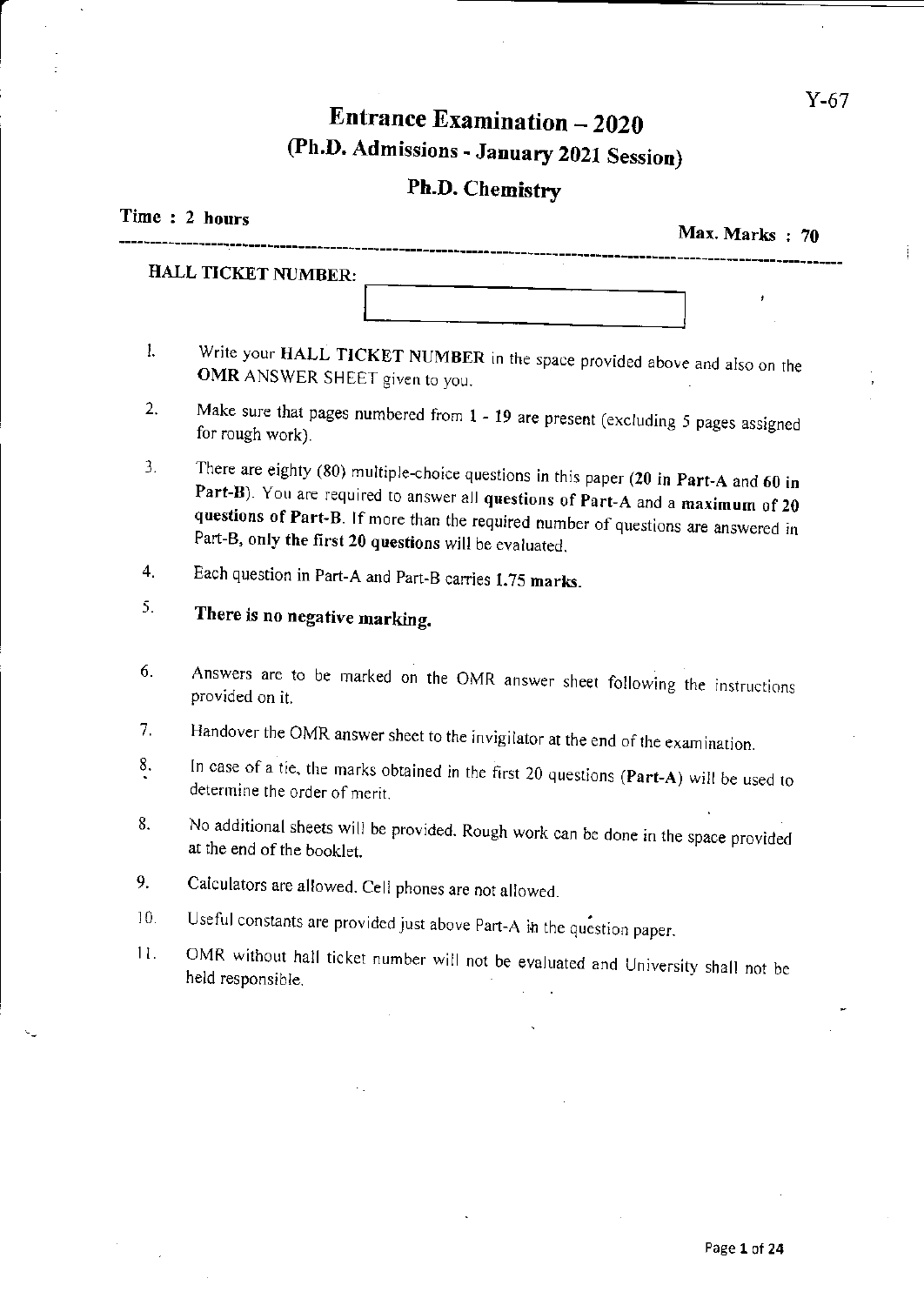#### **Useful Constants:**

Rydberg constant = 109737 cm<sup>-1</sup>; Faraday constant = 96500 C; Planck constant = 6.625 × 10<sup>-34</sup> J s; Speed of light = 2.998 × 10<sup>8</sup> m s<sup>-1</sup>; Boltzmann constant = 1.380 × 10<sup>-23</sup> J K<sup>-1</sup>; Gas constant = 8.314  $J K^{-1}$  mol<sup>-1</sup> = 0.082 L atm K<sup>-1</sup> mol<sup>-1</sup> = 1.987 cal K<sup>-1</sup> mol<sup>-1</sup>; Mass of electron = 9.109 × 10<sup>-3t</sup> kg; Mass of proton = 1.672 × 10<sup>-27</sup> kg; Charge of electron = 1.6 × 10<sup>-19</sup> C; 1 bar = 10<sup>5</sup> N m<sup>-2</sup>; RT/F (at 298.15 K) = 0.0257 V; Avogadro number =  $6.022 \times 10^{23}$ 

### Part-A

- i. The crystal system with lowest symmetry among the following is:
	- Cubic [B] triclinic  $[A]$  $|C|$ Monoclinic [D] orthorhombic
- 2. With increase in temperature, the electrical conductivities of metals and semiconductors will:

|  | [A] decrease and increase respectively |  |  |  | [B] increase |
|--|----------------------------------------|--|--|--|--------------|
|--|----------------------------------------|--|--|--|--------------|

[C] increase and decrease respectively [D] decrease

3. Excitons that give rise to electroluminescence are created by:

| [A] Photoexcitation                  | $[B]$ thermal annealing       |
|--------------------------------------|-------------------------------|
| [C] application of an electric field | [D] electron beam irradiation |

- 4. X-ray diffraction peaks for a specific Miller plane of a crystal appear at the angles  $\theta_1$  and  $\theta_2$  for incident X-ray wavelengths of  $\lambda_1$  and  $\lambda_2$ , respectively. If  $\lambda_2 = 2\lambda_1$ , then:
	- $[A]$   $\theta_2 = 2\theta_1$ [B]  $\sin\theta_1 = 2\sin\theta_2$ [C]  $\sin\theta_2 = 2\sin\theta_1$ [D]  $\sin\theta_2 = \sin2\theta_1$
- 5. Critical temperature and pressure of a van der Waals gas are  $-122$  °C and 48 atm, respectively. The radius of the gas atom is close to:

| $[A]$ 2.5 Å | $[B]$ 1.5 Å |
|-------------|-------------|
| [C] 1.05 Å  | $[D]$ 3.1 Å |

6. The ligand that forms sigma, pi, delta and phi bonds with actinides is:

| [A] $[C_5H_5]^-$ | [B] $[C_8H_8]^{2-}$ |
|------------------|---------------------|
| [C] $[C_6H_6]^-$ | $[D]$ $[C_8H_8]^-$  |

Page 2 of 24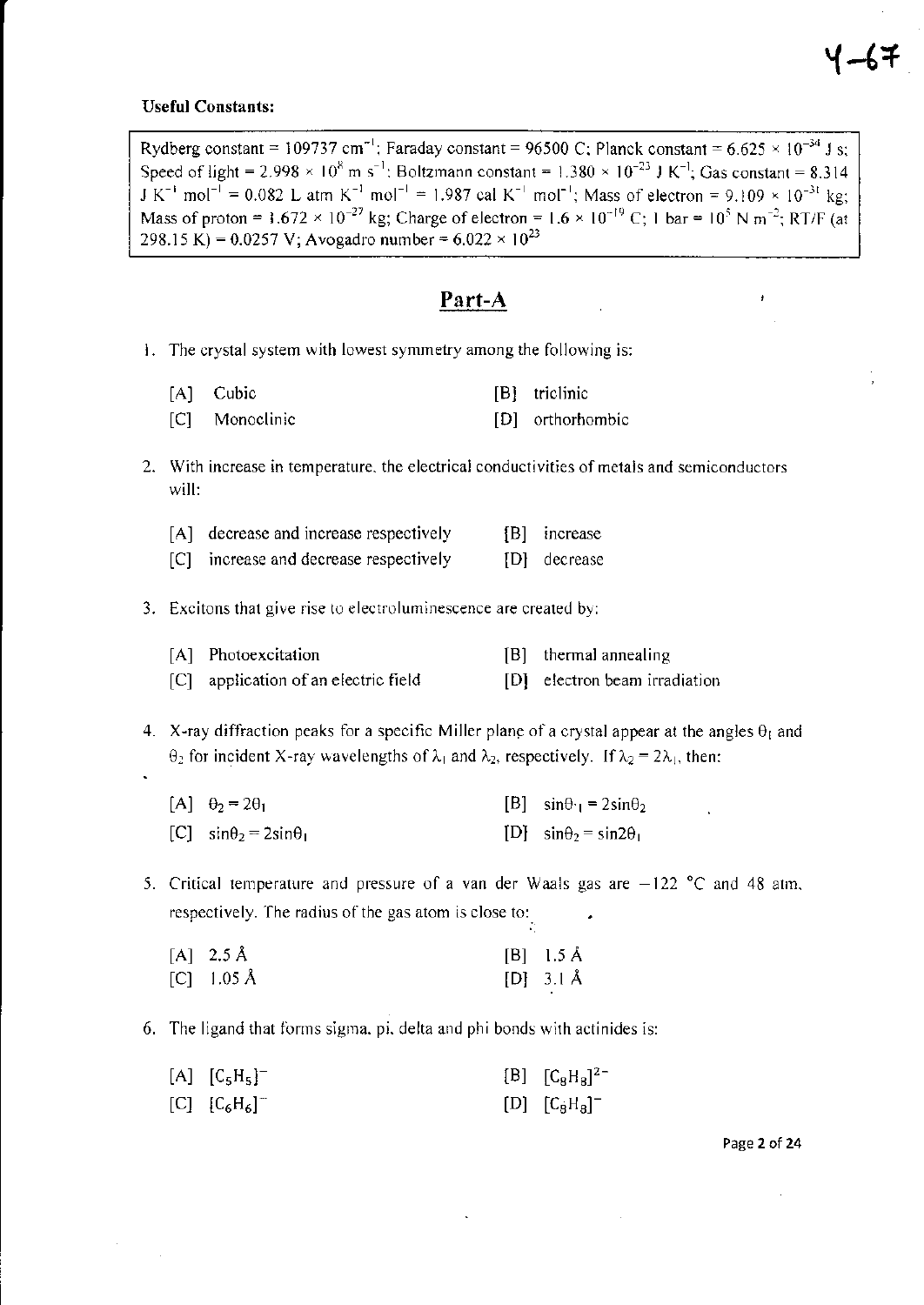- 7. The space and spin parts of the valence bond wave function of  $H_2$  molecule, in its ground state respectively. are:
	- [A] symmetric and antisymmetric [B] symmetric and symmetric [C] antisymmetric and antisymmetric [C] antisymmetric and symmetric
	-
- 
- [D] antisymmetric and symmetric
- 8. A constant current of 0.8 ampere is used for 15.2 minutes to deposit copper (at wt. 63.55) at the cathode from the electrolyte containing  $Cu^{2+}$  in water and oxygen evolution at the anode of an electrolytic cell. The amounts of oxygen and copper deposited at the anode and the cathode, respectively. are:

| [A] $0.0096$ and $0.1008$ g | [B] 0.1238 and 0.0408 g |
|-----------------------------|-------------------------|
| [C] 0.5203 and 0.3232 g     | [D] 0.0605 and 0.2403 g |

9. Effective magnetic moment for a  $f^{10}$  ion is:

| $[A]$ 10.60 BM | $[B]$ 9.72 BM         |
|----------------|-----------------------|
| $[C]$ 9.59 BM  | [D] $7.94 \text{ BM}$ |

10. The number of lines shown by [VO(acetylacetonate)<sub>2</sub>] in the EPR spectrum at 25 °C [I = The number of  $7/2$  for  $\frac{51}{3}$  V] is:

| $[A]$ 6 | $[B]$ 7 |  |
|---------|---------|--|
| $[C]$ 8 | $[D]$ 1 |  |

11. The chemical shift  $(\delta)$  in ppm for a proton that resonates at 130 Hz downfield from TMS on a spectrometer operating at 60 MHz is:

|  | $[A]$ 0.46       | $[B]$ 2.16 |
|--|------------------|------------|
|  | $\cdot$ [C] 1.96 | $[D]$ 2.26 |

- 12. The origin of the yellow-orange colour of  $[Co(en)_3]Cl_3$  is due to:
	- [A] ligand-to-metal charge transfer transition
	- [B] metal-to-ligand charge transfer transition
	- [C] ligand-to-ligand charge transfer transition .
	- [D] ligand field transition

13. Ferredoxin is a Fe-S protein, where the oxidation state of iron varies between:

| $[A]$ 0 and 2 | [B] $2$ and 4 |
|---------------|---------------|
| $[C]$ 2 and 3 | $[D]$ 3 and 5 |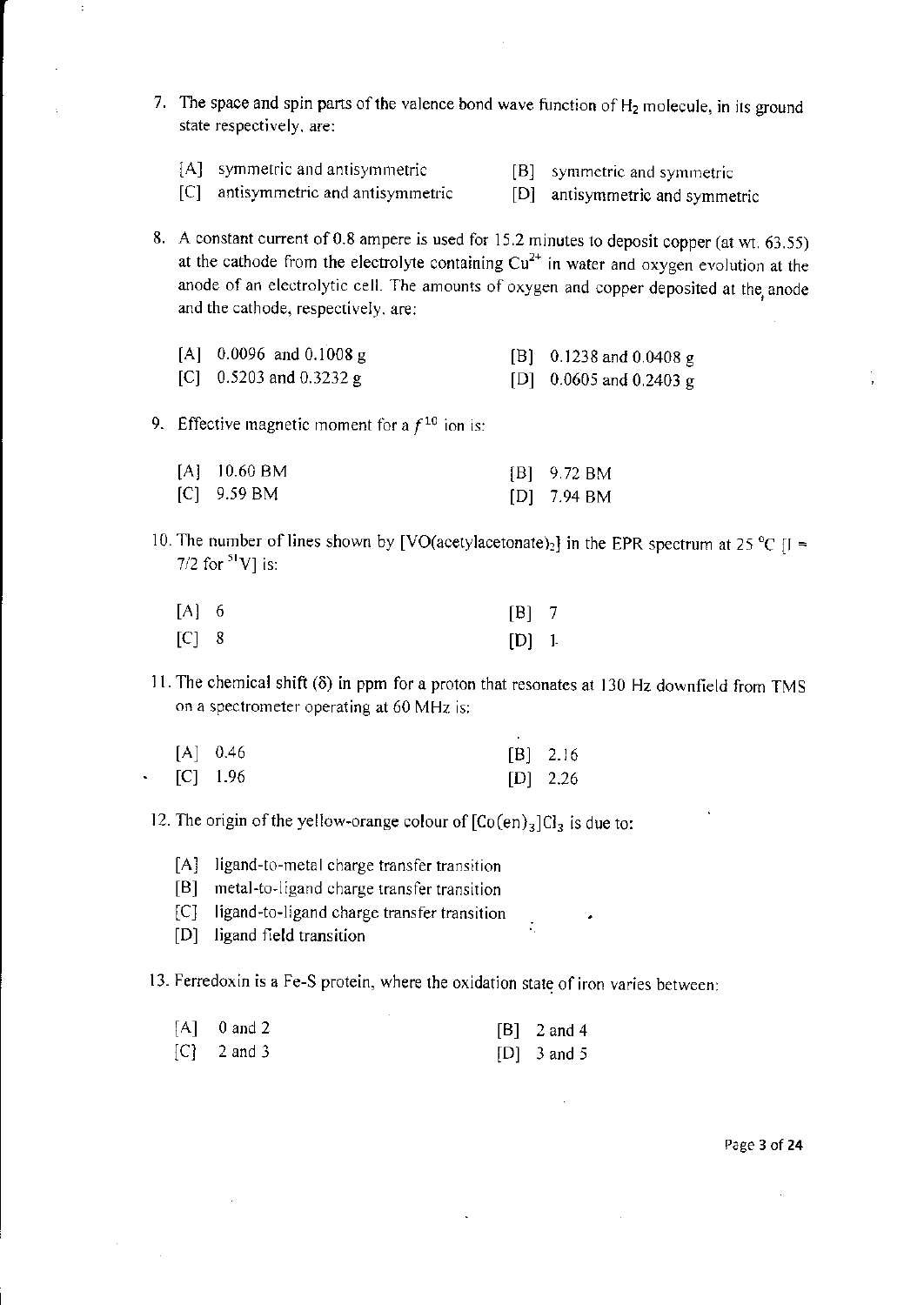- 14. Identify the set of terpenes which contains mono-, di- and triterpenes respectively, from the following:
	- [A] Camphor, Retinol, and Geraniol
	- Menthol, Rubber, and Phytol  $\mathbf{[B]}$
	- Camphor, Retinol, and β-Carotene  $|C|$
	- [D] Menthol, Phytol, and Eucalyptol
- 15. The products obtained in the given biotransformation are:



16. The major product obtained in the following reaction is:



17. Identify the compounds which exhibit axial chirality from the following:



Page 4 of 24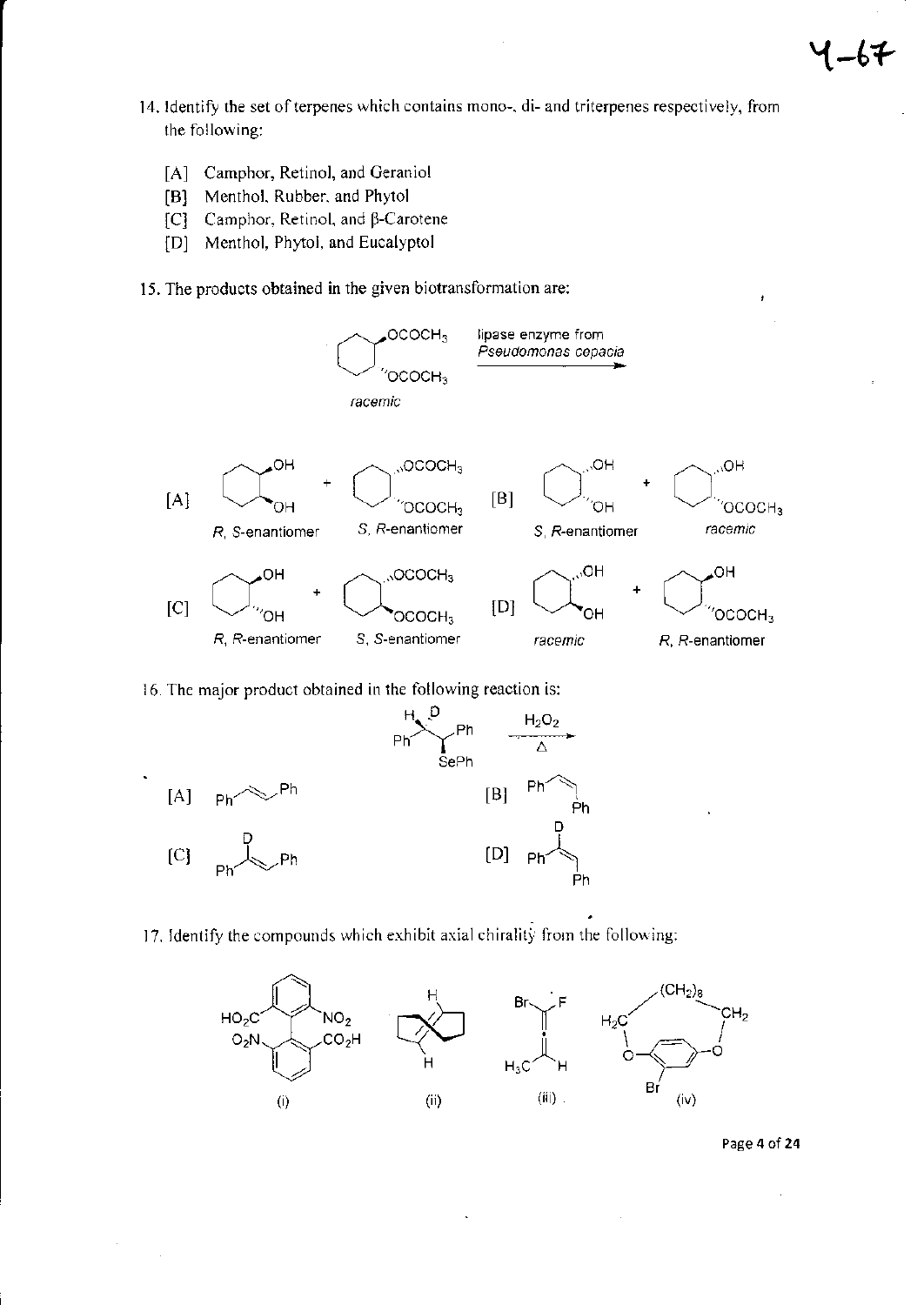| $[A]$ (i), (ii)   | [B] (i), (iii) |
|-------------------|----------------|
| $[C]$ (ii), (iii) | [D] (i), (iv)  |

18. Identify the most appropriate method for N-terminal sequencing of peptides:

| [A] Bergmann degradation | [B] Edman degradation   |
|--------------------------|-------------------------|
| [C] Hoffmann degradation | [D] Weerman degradation |

19. Identify the set of alkaloids from the following:

- $[A]$ caryophyllene and  $\alpha$ -ocimene
- $[B]$ cortisone and diosgenin
- $[C]$ cephalin and lecithin  $[D]$ mescaline and vinblastine
- 20. The IR spectrum of an unknown compound shows a very strong, broad peak in the range of 2500-3400  $cm^{-1}$  and a strong, broadened peak at 1710  $cm^{-1}$ . The electron impact mass spectrum of the compound is given below. The compound is:



Page 5 of 24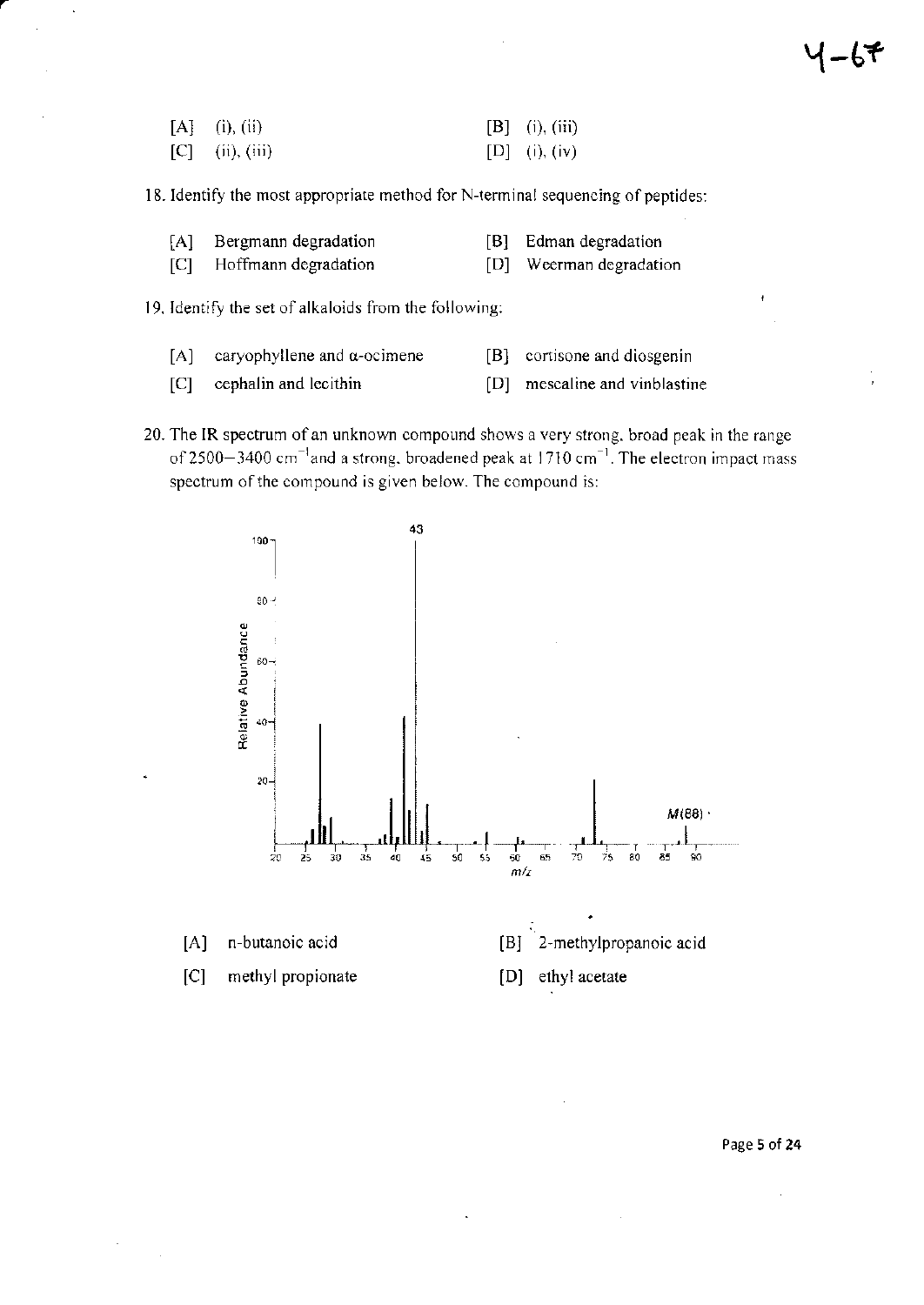### Part-B

- 21. The number of stereoisomers possible for  $[Co(en)(NH<sub>3</sub>)<sub>2</sub>ClBr]$  (en = 1.2-diaminoethane) is:
	- $[A]$  3  $[B]$  4  $[C]$  5  $[D]$  6
- 22. The concentration of H<sup>+</sup> in a solution of NaOH having pOH of 11.30 is:
	- $[A]$  2.0 x  $10^{-3}$  M  $\begin{bmatrix} C \end{bmatrix}$  4.0 x  $10^{-8}$  M [B] 6.2 x  $10^{-5}$  M [D]  $5.0 \times 10^{-10}$  M

23.0.3542 g of pure Na<sub>2</sub>CO<sub>3</sub> (MW = 106 g/mol) is dissolved in water in a conical flask and titrated with aqueous HCI solution. 10.23 mL of HCI is required to neutralise the solution. The strength of the HCl solution is:

| $[A]$ 1.0 N  | $[B]$ 0.33 N |
|--------------|--------------|
| [C] $0.22$ N | [D] 0.09 N   |

24. The most prelerred calion lor valinomycio is:

| $[A]$ $NH_4^+$ | $[B]$ K <sup>+</sup> |                       |
|----------------|----------------------|-----------------------|
| $[C]$ $Cs^+$   |                      | $[D]$ Na <sup>+</sup> |

25. Compared to ground state, photoexcited chlorophyll acts as:

- [A] A better oxidizing agent only
- [B] A better reducing agent only
- . [C] Both inferior oxidizing and reducing agent
	- lD] Both superior oxidizing and reducing agent

26. The point groups of the following molecules are :



- [A] (i)  $D_3$  and (ii)  $C_{5h}$
- $[C]$  (i)  $D_3$  and (ii)  $D_{3h}$
- [B] (i)  $D_{\infty}$  and (ii)  $D_{\infty h}$
- [D] (i)  $D_{6h}$  and (ii)  $C_{5h}$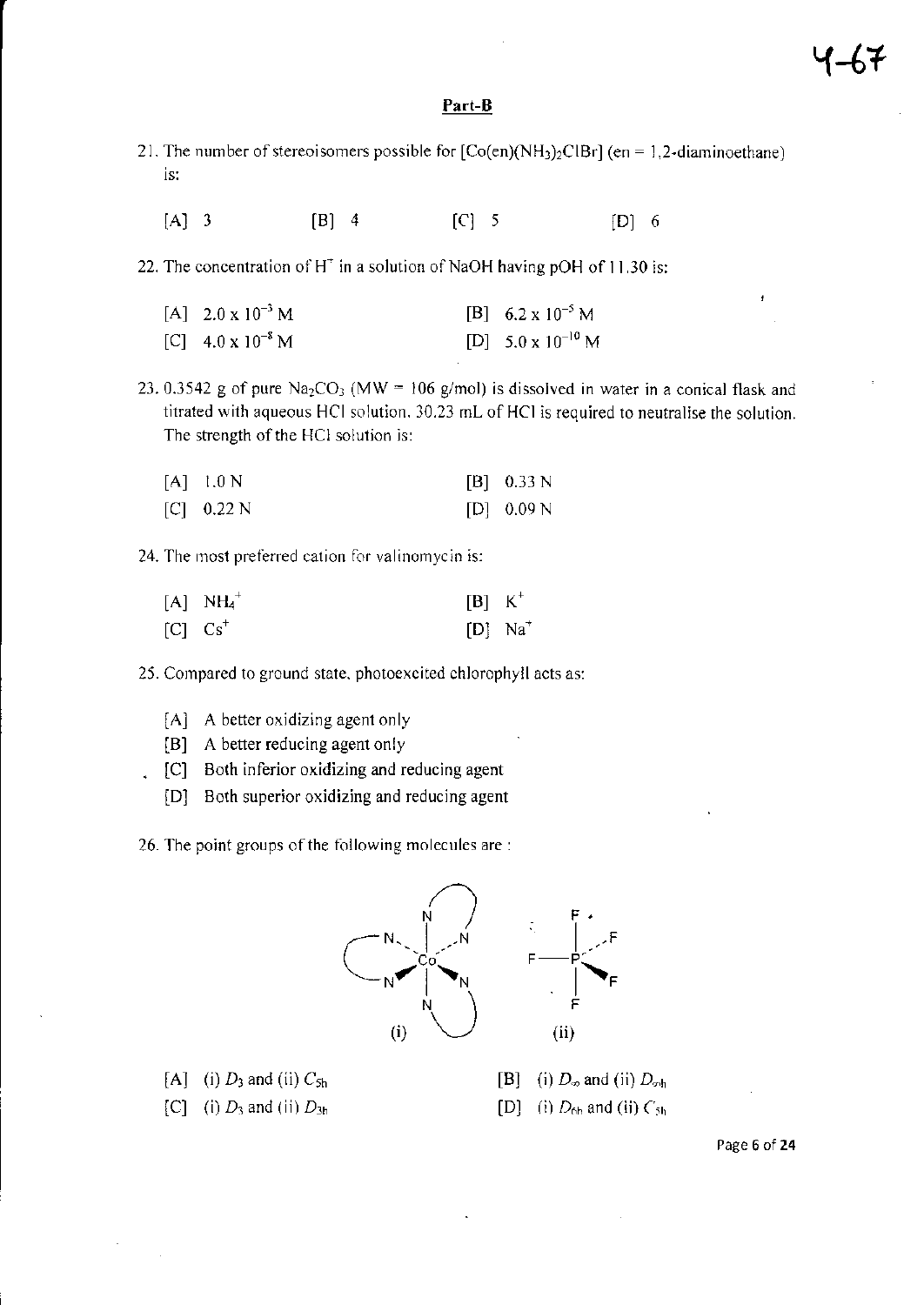27. In sandwich-type ferrocene, the orbitals involved in bonding are;

| [A] Only $d_{yz}$ and $p\pi$       | [B] $d_{xy}$ , $d_{yz}$ and $p\pi$ |
|------------------------------------|------------------------------------|
| [C] $d_{xz}$ , $d_{yz}$ and $p\pi$ | [D] Only $d_{vz}$ and $p\pi$       |

28. The product of the reaction of sodium with a  $(2.2.2)$ -cryptand is:

| [A] $[Na(2.2.2.)]^{+}Na^{-}$ | [B] $[Na_2(2.2.2.)]$         |
|------------------------------|------------------------------|
| [C] $[Na(2.2.2.)]^+e^-$      | [D] $[Na(2.2.2.)]^{T}Na^{+}$ |

29. Anhydrous  $A/CI_3$  and  $GaCl_3$  are covalent in character, but form metal ions in solution, because:

- [A] they do not react with water
- [B] the ions are hydrated and the amount of ionization energy exceeds the hydration energy
- [C] the ions are not hydrated and the amount of hydration energy released exceeds the ionization energy
- [D] the ions are hydrated and the amount of hydration energy released exceeds the ionization energy.
- 30. The correct statements from the following is/are:

(i)  $Co<sup>3+</sup>(aq)$  is a powerful oxidizing agent.

(ii)  $[Co(NH_3)_6]^{2^+}$  is less labile than  $[Co(NH_3)_6]^{3^+}$ .

(iii) Overall formation constant of  $[Co(NH_3)_6]^{3+}$  is much higher than that of  $[Co(NH_3)_6]^{2+}$ .

| $[A]$ (i) and (ii) |  | $[B]$ (i) and (iii) |
|--------------------|--|---------------------|
|--------------------|--|---------------------|

 $[C]$  (ii) and (iii)  $[D]$  (i) only

31. The product of the reaction of  $XeF_2$  with AsF<sub>5</sub> is:

| $[A]$ $[XeF]$ <sup>+</sup> $[AsF_6]^-$ | [B] $[AsF4]+[XeF3]-$                 |
|----------------------------------------|--------------------------------------|
| [C] $[Xe]^{\dagger} [AsF_7]^{2-}$      | $[D]$ $[AsF6]*$ $[XeF]$ <sup>-</sup> |

32. The correct statements regarding the substitution reactions of octahedral complexes via associative pathway are:

- (i) a large negative value of  $\Delta S^{\neq}$
- (ii) a large positive value of  $\Delta V^{\neq}$
- (iii) a large positive value of  $\Delta S^{\neq}$

(iv) a large negative value of  $\Delta V^{\neq}$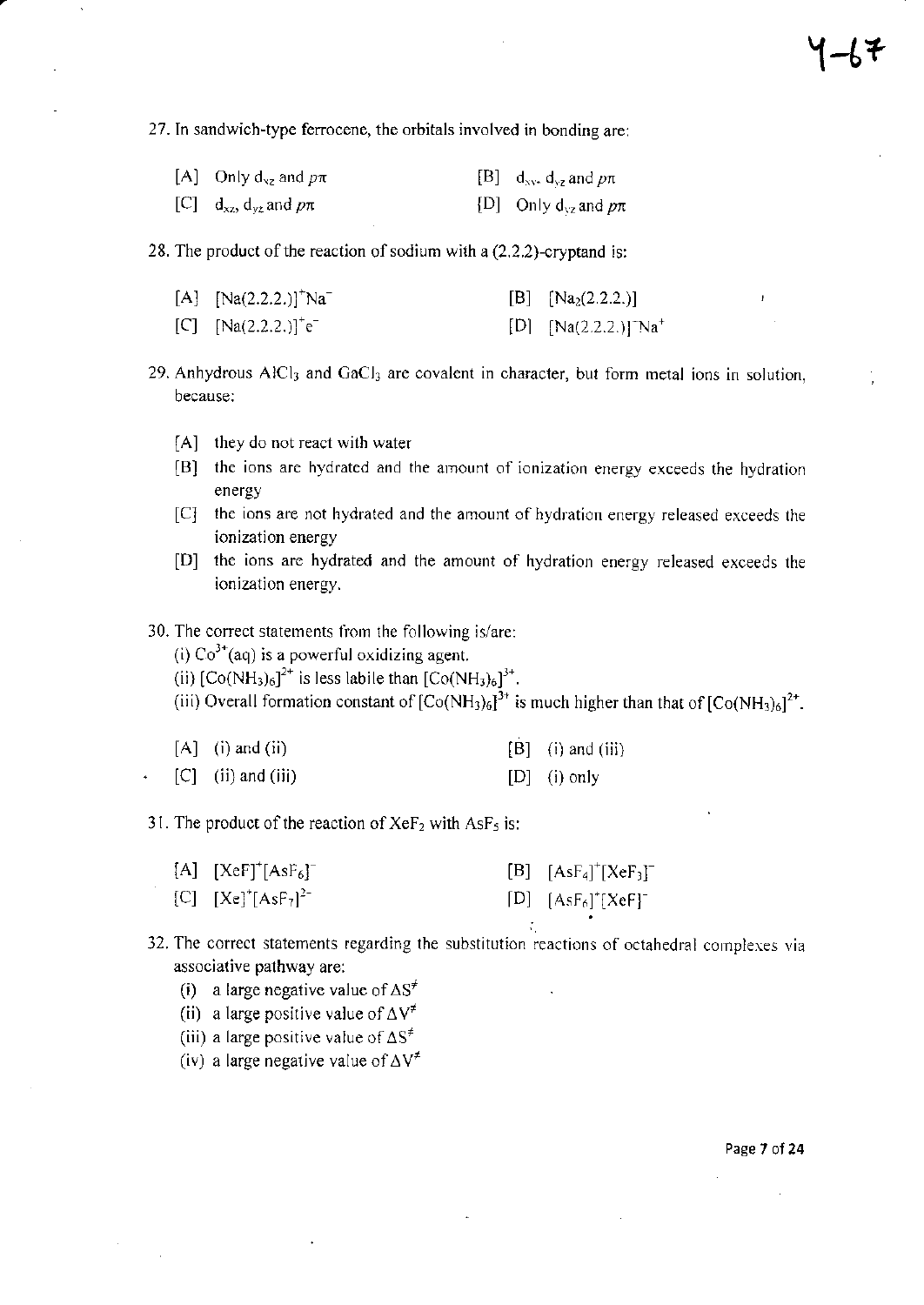| $[A]$ (i) and (ii) | $[B]$ (ii) and (iv)  |
|--------------------|----------------------|
| $[C]$ (i) and (iv) | $[D]$ (ii) and (iii) |

33. The products of the reaction between Cp<sub>3</sub>Ln and FeC $l_2$  are:

| $[A]$ Cp <sub>3</sub> Fe and LnCl <sub>3</sub> |  | $[B]$ Cp <sub>2</sub> Fe and LnCl <sub>2</sub> |
|------------------------------------------------|--|------------------------------------------------|
| $[C]$ Cp <sub>2</sub> Fe and LnCl <sub>3</sub> |  | $[D]$ CpFeCl and LnCl <sub>3</sub>             |

34. The incorrect statement regarding beryllocene is:

- [A] Be is coordinated to two  $\eta$ -<sup>5</sup> cp ligands
- [B] Distance between Be and two cp-rings are not equal
- [C] It has a slipped sandwich structure
- [D] It does not obey l8-e rule

35.  $A-D$  in the following reactions are:

 $Fe<sub>3</sub>O<sub>4</sub> + A \rightarrow FeO$ FeO +  $\mathbf{B} \rightarrow \text{Fe} + \text{CO}_2$ Fe + CO  $\rightarrow$  C  $C + D \rightarrow [Fe(CO)<sub>4</sub>]<sup>2</sup>$ [A],  $A = O_2$ ;  $B = CO$ ;  $C = Fe(CO)_5$ ;  $D = KOH$ [B],  $A = CO$ ;  $B = CO$ ;  $C = Fe(CO)$ ,  $D = KOH$  $[C]$  ,  $A = CO$ ;  $B = CO$ ;  $C = [Fe(CO)<sub>3</sub>]<sup>+</sup>$ ;  $D = H<sup>+</sup>$ 

[D]  $A = O_2$ ;  $B = CO$ ;  $C = [Fe(CO)_3]^4$ ;  $D = H^+$ 

36. The oxidation states of iron in hemoglobin, myoglobin, transferrin and ferritin, are respectively.

| $[A]$ +2, +2, +2 and +2 | $[B]$ +2, +3, +2 and +3 |
|-------------------------|-------------------------|
| $[C]$ +3, +2, +2 and +3 | $[D]$ +2, +2, +3 and +3 |

37. The number of electrons donated by an alkyne ligand bridging two metal centers is:

| $[A]$ 0 | $[B]$ 2 |  |
|---------|---------|--|
| $[C]$ 3 | $[D]$ 4 |  |

38. The structure of  $N_2B_4H_6$  as per polyhedral skeleton electron pair theory is:

| $[A]$ closo   | $[B]$ nido |
|---------------|------------|
| $[C]$ arachno | $[D]$ hypo |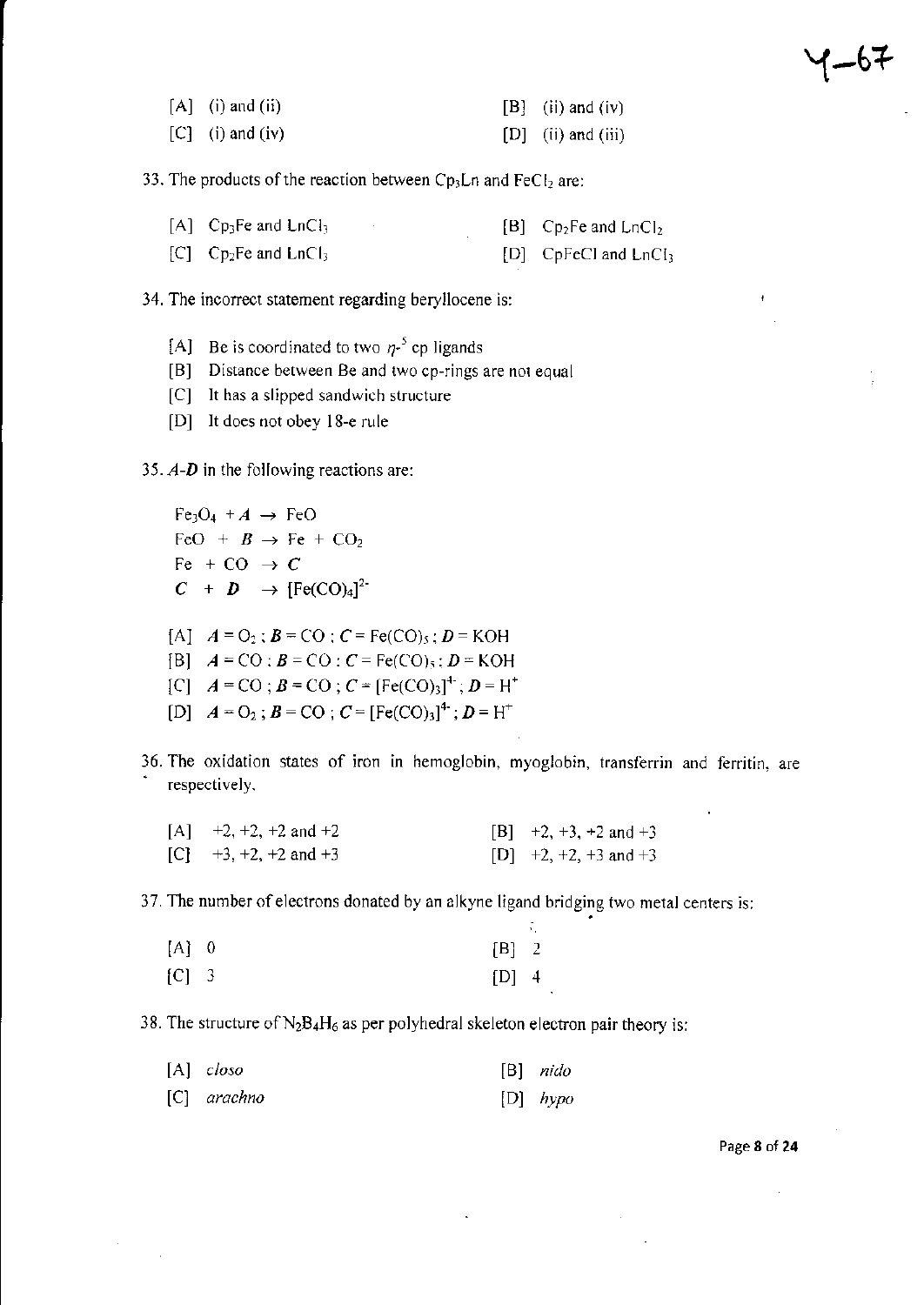39. The following type of IR-spectrum is not shown by:



| [A] $Rh_6(CO)_{16}$   | [B] $Fe3(CO)12$     |
|-----------------------|---------------------|
| $[C]$ $Co_4(CO)_{12}$ | [D] $Ir_4(CO)_{12}$ |

40. The complex ion expected to exhibit both spin and orbital magnetic moments is:

| $[A]$ $[TiCl4$ <sup>-</sup> | [B] $[Cr(H2O)6]3+$ |
|-----------------------------|--------------------|
| [C] $[Fe(CN)_6]^{4-}$       | [D] $[CuCl4]^{2-}$ |

41. The difference in potential between the fixed part of the double layer and bulk solution in the electrical double layer model is called:

| [A] Zeta potential          | [B] Double layer potential |
|-----------------------------|----------------------------|
| [C] Sedimentation potential | [D] Chemical potential     |

42. At constant pressure, the heat capacity of a one mole perfect gas varies with temperature as  $C_p$  (J K<sup>-1</sup>) = 20.17 +0.47. The change in internal energy when the temperature is raised from 0 to 100 $^{\circ}$ C is close to:

| $[A]$ 7.45 kJ | $[B]$ 7.05 kJ |
|---------------|---------------|
| $[C]$ 15.9 kJ | $[D]$ 14.1 kJ |

43. At 25  $^{\circ}$ C and 1.00 bar. a perfect gas in a container of volume 0.50 dm<sup>3</sup> is allowed to expand to 1.00 dm<sup>3</sup> and is simultaneously heated to 100 °C. The entropy change for this process is close to:

| $[A]$ - 0.17 J K <sup>-1</sup> | $[B]$ 0.17 J K <sup>-1</sup> |
|--------------------------------|------------------------------|
| [C] $1.17$ J K <sup>-1</sup>   | $[D] -1.17 \, K^{-1}$        |

Page 9 of 24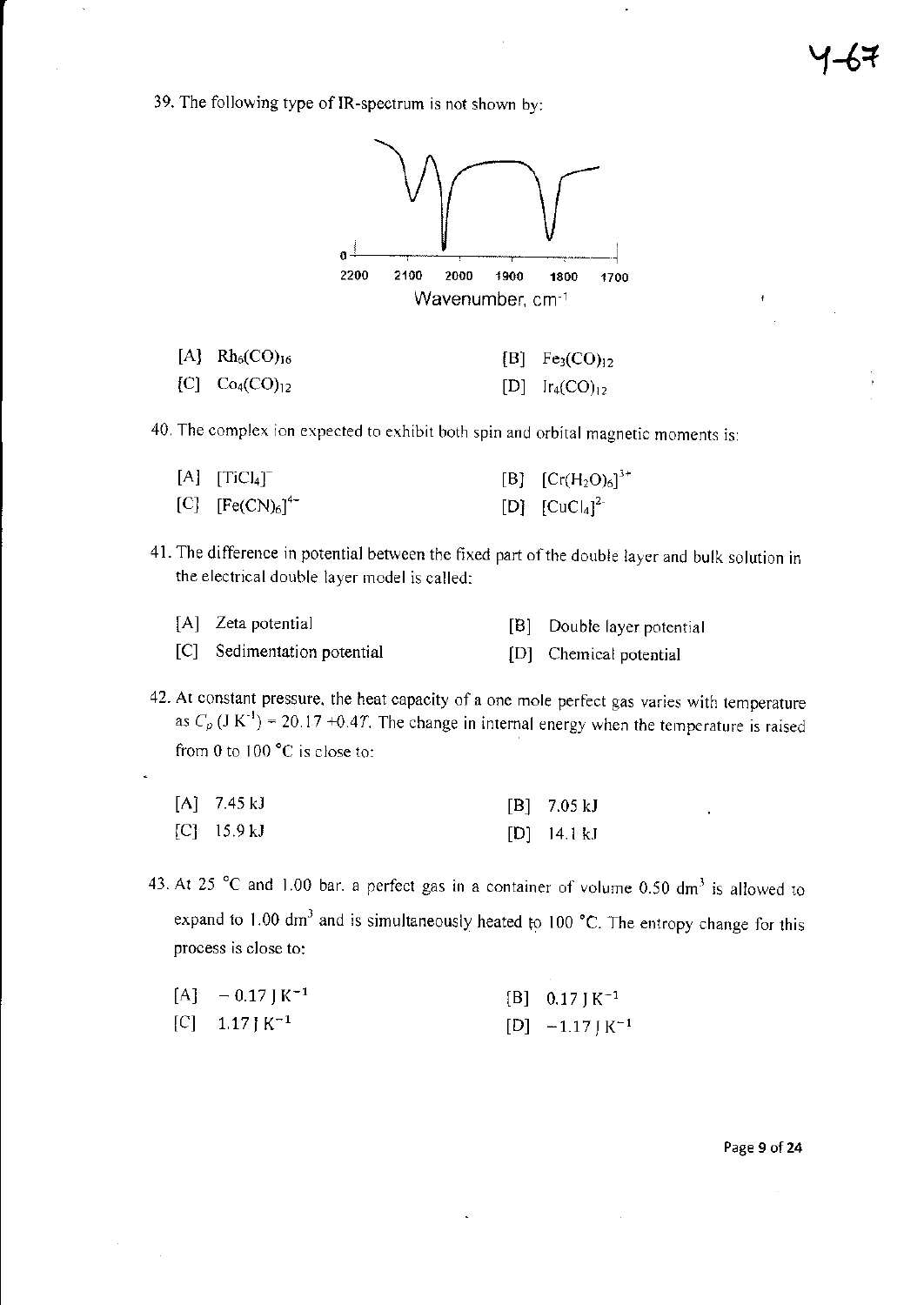44.  $\left(\frac{\partial S}{\partial V}\right)_T$  is equal to ( $\alpha$  is the thermal expansion coefficient and  $\kappa_T$  is isothermal compressibility):

|                          | [A] $\alpha \kappa_T$ | $[B]$ $\alpha$ |  |
|--------------------------|-----------------------|----------------|--|
| $[C] \frac{\alpha}{\pi}$ |                       | [D] $\kappa_T$ |  |

45. The equilibrium constant of a reaction is found to follow the expression  $lnK = -2.04 - (1176/T) + (2.1 \times 10^7/T^3)$ . The standard reaction enthalpy for this reaction at  $450$  K is close to:

| $[A]$ 3.5 kJ mol <sup>-1</sup> | $[B]$ 22.2 kJ mol <sup>-1</sup> |
|--------------------------------|---------------------------------|
| $[C]$ 7.2 kJ mol <sup>-1</sup> | $[D]$ 10.8 kJ mol <sup>-1</sup> |

46. Two polymers, one having  $M = 62$  kg mol<sup>-1</sup> and the other with  $M = 78$  kg mol<sup>-1</sup>, are mixed in the mole ratio of  $3:2$ . The average molar mass of the mixture is:

| [A] 59 kg mol <sup>-t</sup> | [B] 68 kg mol <sup>-1</sup> |
|-----------------------------|-----------------------------|
| [C] 65 kg mol <sup>-1</sup> | [D] 75 kg mol <sup>-1</sup> |

47. Which of the following molecules among  $H_2$ , HCl, CH<sub>4</sub> and H<sub>2</sub>O can show a rotational Raman spectrum?

| $[A]$ H <sub>2</sub> and HCl only | $[B]$ H <sub>2</sub> and CH <sub>4</sub> only        |
|-----------------------------------|------------------------------------------------------|
| $[C]$ HCl and $H_2O$ only         | $[D]$ H <sub>2</sub> , HCl and H <sub>2</sub> O only |

48. The ground state term symbol for carbon atom is:

| $\cdot$ [A] $^{1}D$  | $\begin{bmatrix} B \end{bmatrix}$ $\begin{bmatrix} P \end{bmatrix}$ |  |
|----------------------|---------------------------------------------------------------------|--|
| $[C]$ <sup>3</sup> D | $[D]$ <sup>3</sup> P                                                |  |

49.  $\hat{C}_3^2 \hat{C}_2 \hat{C}_3$  is equivalent to (all rotations are through a common axis):

| $[A]$ $\hat{E}$      |                 | [B] $\hat{C}_3^{-1}$ |  |
|----------------------|-----------------|----------------------|--|
| [C] $\hat{\sigma}_h$ | $[D] \hat{c}_2$ |                      |  |

50. The function that is not well-behaved among the following is:

| $[A]$ $e^{- x }$ |  | $[B]$ sin x  |
|------------------|--|--------------|
| [C] $e^{- x^2 }$ |  | $[D]$ sin 2x |

Pase 10 of 24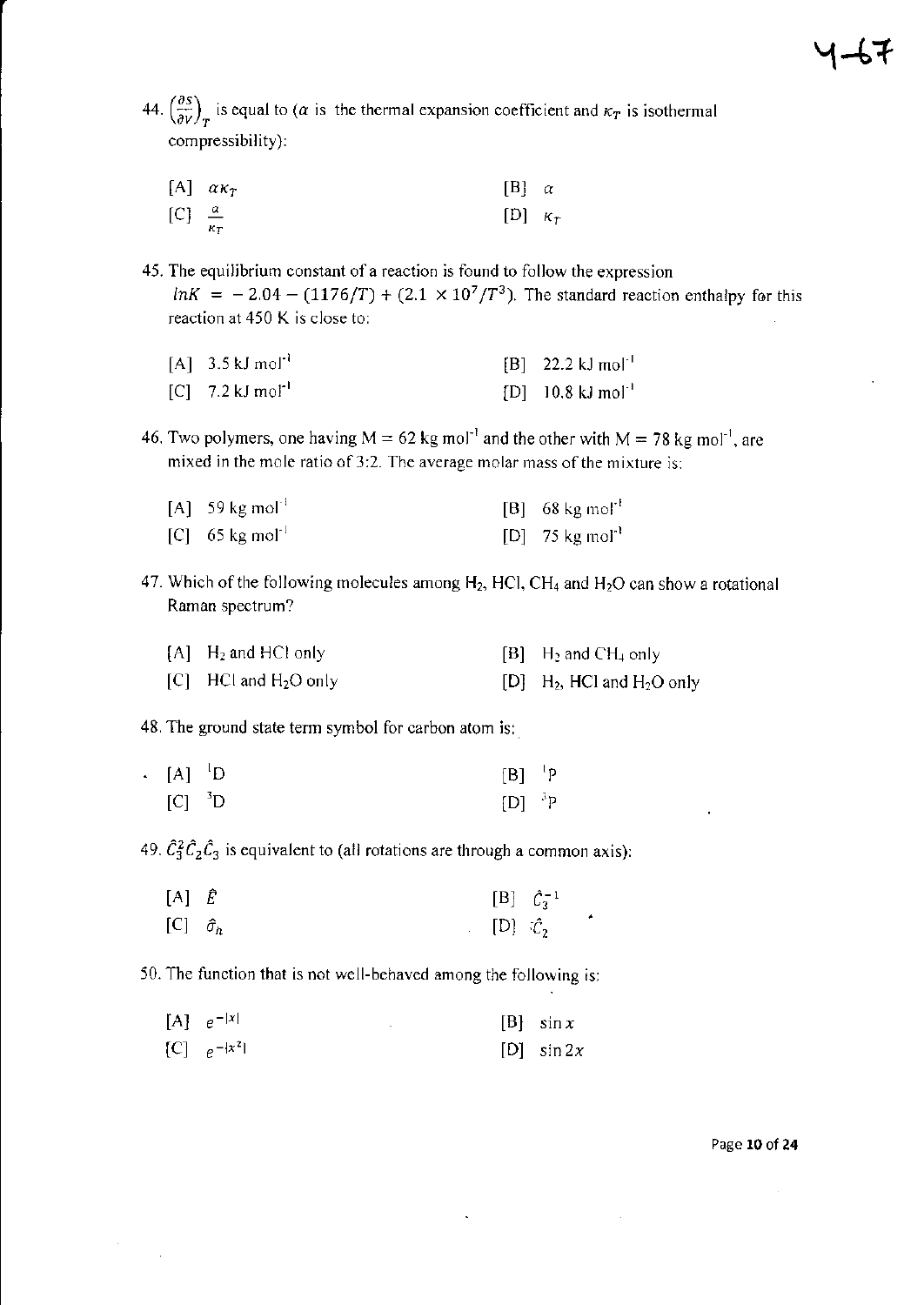51. The normalized wavefunction of a particle moving along x axis is given by

 $\Psi(x) = A e^{-ax^2}$  ( $-\infty \le x \le \infty$ ). The constant A is equal to:

[A]  $(\frac{\pi}{2a})^{1/2}$ [B]  $\left(\frac{2a}{\pi}\right)^{1/2}$ <br>[D]  $\left(\frac{2a}{\pi}\right)^{1/4}$ [C]  $(\frac{\pi}{2a})^{1/4}$ 

52. The point group of 1,2-dichlorobenzene is:

| $[A]$ $D_{2h}$ | $[B]$ $D_{6h}$ |  |
|----------------|----------------|--|
| $[C]$ $C_{2v}$ | $[D]$ $D2$     |  |

53. The magnetic field at which a proton would resonate at a frequency of 150 MHz is  $(\beta_N =$ 5.05 x  $10^{-27}$  JT<sup>-1</sup>, g = 5.6):

| $[A]$ 1.7 T | $[B]$ 3.5 T |
|-------------|-------------|
| [C] 5.3 T   | $[D]$ 7.0 T |

54. What is the enthalpy of a reaction for which the equilibrium constant is doubled when the temperature is raised from 27<sup>°</sup>C to 37<sup>°</sup>C? (R= 8.314 J K<sup>-1</sup> mol<sup>-1</sup>)

| $[A]$ 15.3 kJ mol <sup>-1</sup> | $[B]$ 33.5 kJ mol <sup>-1</sup> |
|---------------------------------|---------------------------------|
| $[C]$ 53.8 kJ mol <sup>-1</sup> | $[D]$ 73.3 kJ mot <sup>-1</sup> |

55. According to the transition state theory, a reaction between two molecules is slower than that between two atoms by a factor of (Given,  $q_v$  and  $q_f$  represent vibrational and rotational partition function respectively, per degrees of freedom):

| $[A] (q_v/q_t)^3$ | $[B] (q_v/q_v)^5$ |
|-------------------|-------------------|
| [C] $(q_v/q_r)^2$ | $[D] (q_v/q_r)$   |

56. The characters of a particular reducible representation  $\Gamma_R$  under  $C_{3\nu}$  point group are given below. The correct coefficients of the irreducible representations  $A_1$  and  $A_2$  in  $\Gamma_R$  are (Character table of  $C_{3\nu}$  point group is also given below):

| $C_{3v}$       | Е  | $2C_3$ | 3σ <sub>v</sub> |
|----------------|----|--------|-----------------|
| $\Gamma_R$     | 12 |        |                 |
|                |    |        |                 |
| $C_{3v}$       | E  | $2C_3$ | $3\sigma_v$     |
| $A_1$          |    |        |                 |
| A <sub>2</sub> |    |        |                 |
| Е              | 7  |        |                 |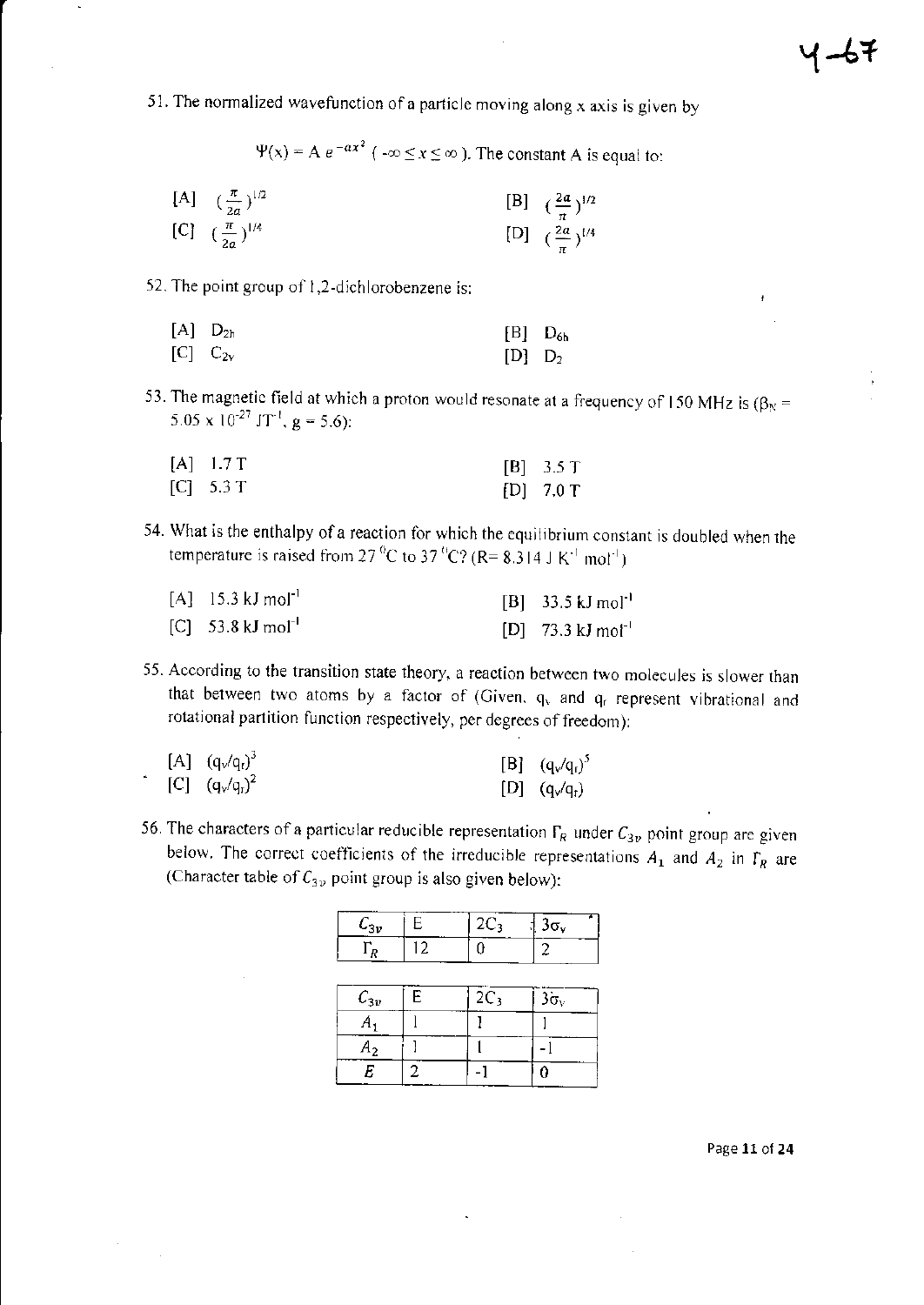| $[A]$ 1.3 | [B] 1,2   |  |
|-----------|-----------|--|
| $[C]$ 2,1 | $[D]$ 3,1 |  |

57. If the zero-point energy difference of RH and RD is 4.5 kJ mol<sup>-1</sup> at  $25^{\circ}$ C, the kinetic isotope effect  $(k_H/k_D)$  for the reaction,  $R-H + R' \rightarrow R + H-R'$  is expected to be;

| $[A]$ 4.5 | $[B]$ 2.3 |  |
|-----------|-----------|--|
| $[C]$ 7.9 | $[D]$ 6.1 |  |

58. At 300 K, the molecular partition function of a system is  $1 \times 10^{30}$ . If the internal energy is 3740 J mol<sup>-1</sup>, then molar entropy of the system is nearly equal to (in J K<sup>-1</sup> mol<sup>-1</sup>):

| $[A]$ 262 | [B] 587   |
|-----------|-----------|
| $[C]$ 374 | $[D]$ 453 |

59. The rate constant of a reaction is found to decrease with increase in temperature indicating that it is a:

| [A] diffusion controlled reaction | [B] exothermic reaction |
|-----------------------------------|-------------------------|
| [C] complex reaction              | [D] ultrafast reaction  |

- 
- 60. The mechanism which causes intersystem crossing is:
	- [A] hyperfine coupling [B] spin-orbit coupling
	- [C] vibronic coupling [D] electronic coupling
- 61. The major product formed in the following reaction is:



Page 12 of 24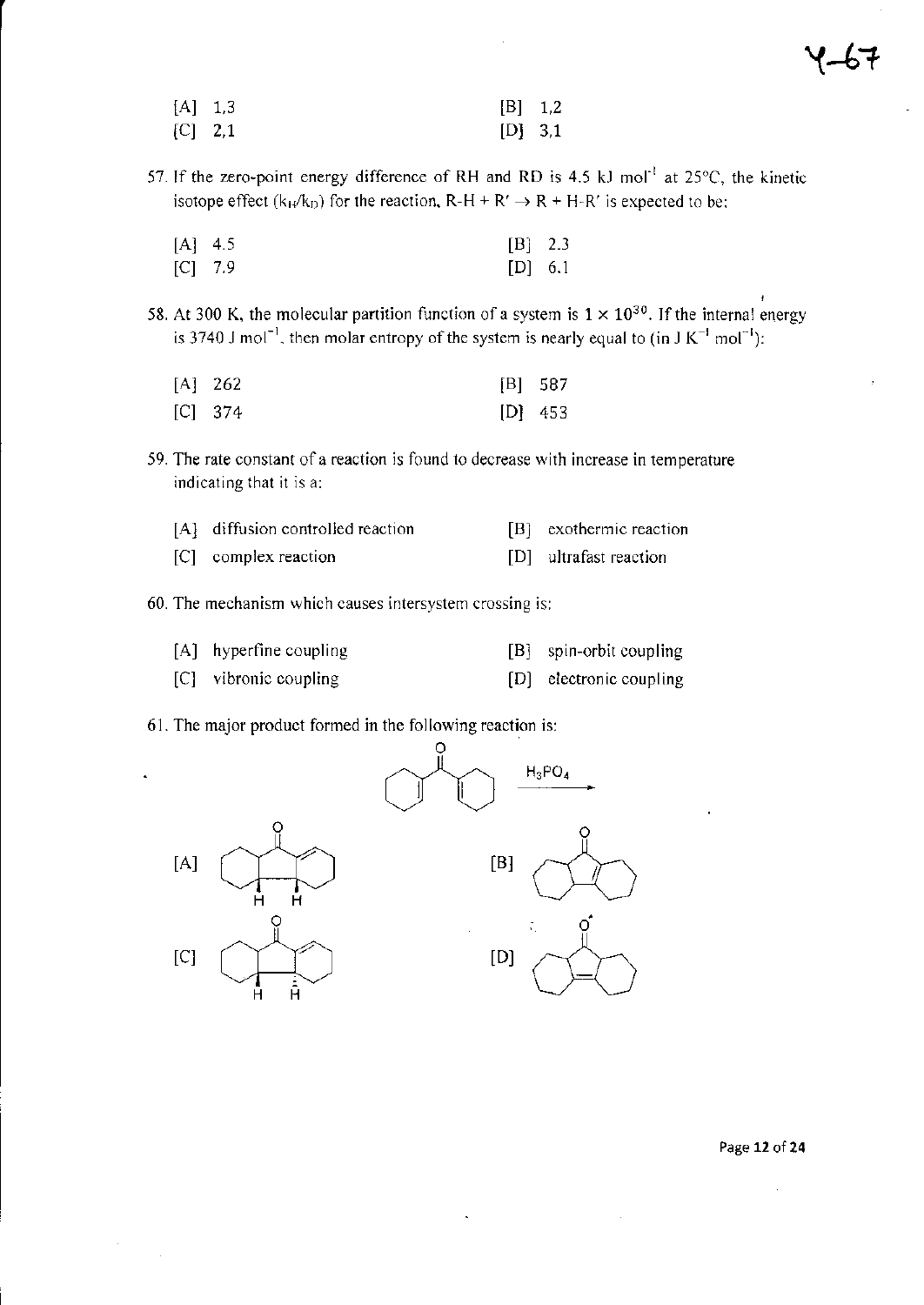ł

62. The order of increasing rate of solvolysis of the following compounds in ethanol is:



63. The major product formed in the following reaction is:



64. The major product formed in the following reaction is:



65. The major product formed in the following reaction is: i) Li<sub>2</sub>PdCl<sub>4</sub>, CH<sub>3</sub>OH, rt<br>ii) CH<sub>3</sub>COCl, CH<sub>2</sub>Cl<sub>2</sub>, reflux

l,

Page 13 of 24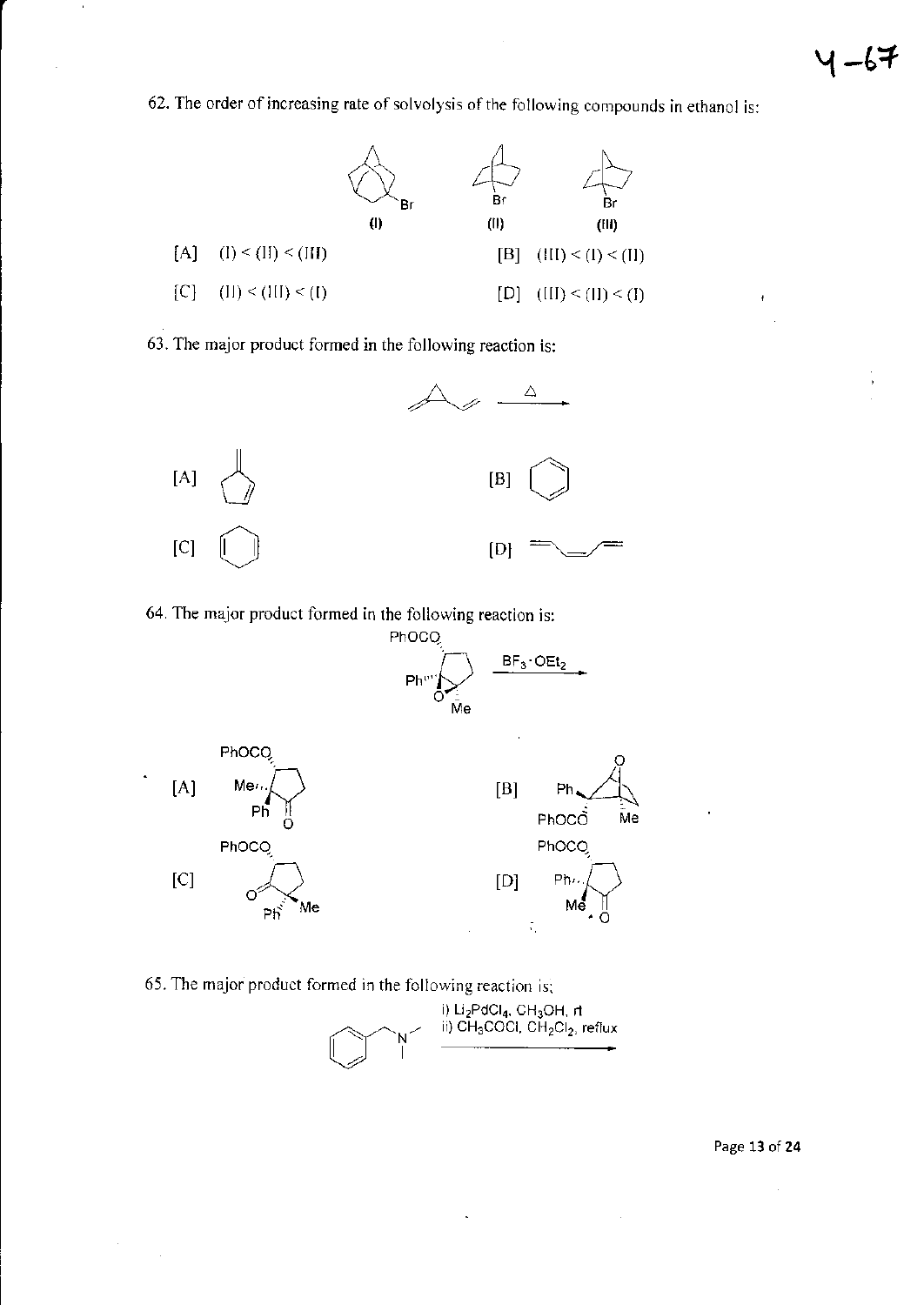

66. The major product formed in the following reaction is:



67. Order of increasing rates of bromination using Br<sub>2</sub> in methanol of the following alkenes is.



68. The major products  $X$  and  $Y$  formed in the following transformations, respectively, are:



Page 14 of 24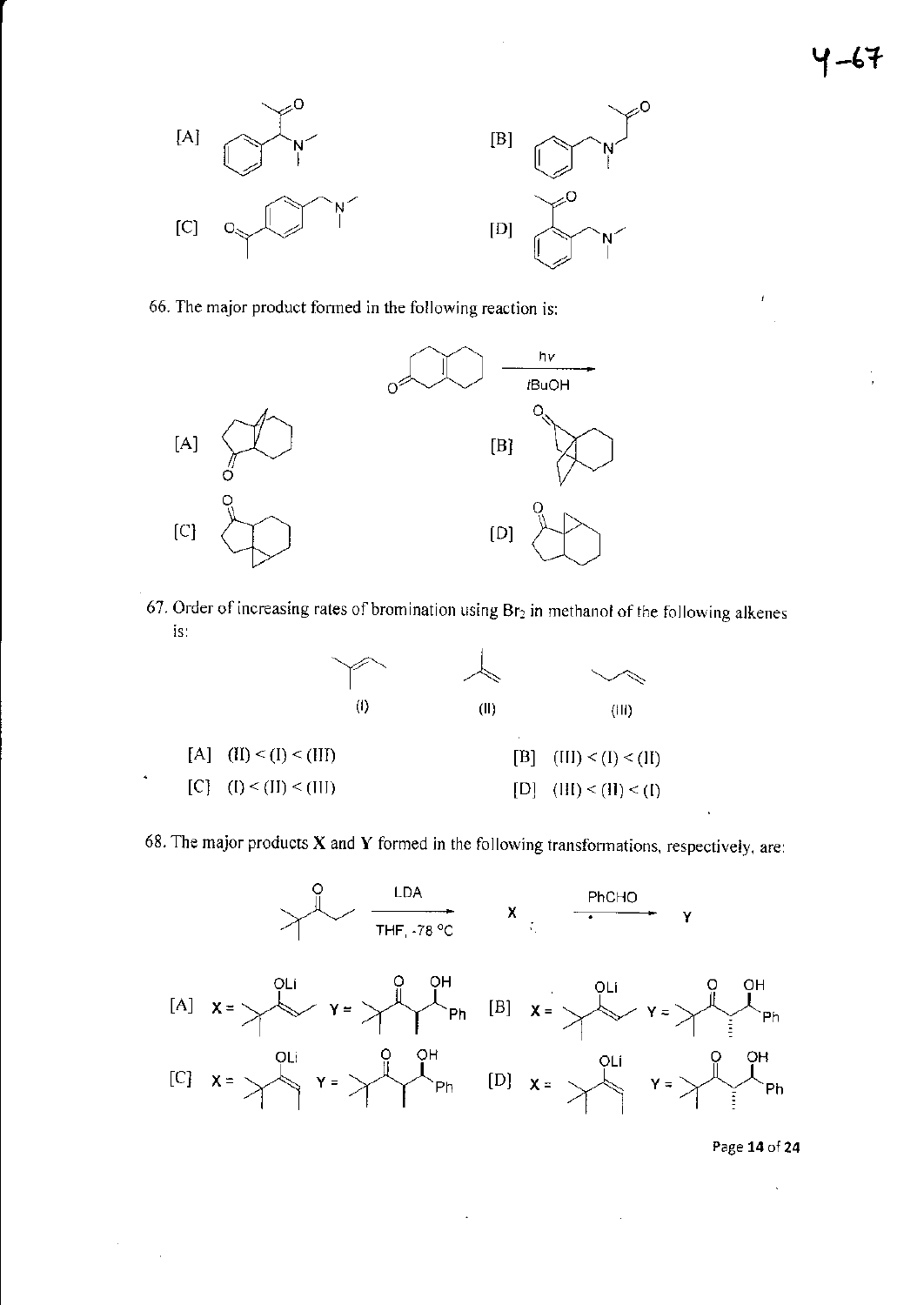69. The major product formed in the following reaction is:



70. Identify the products  $X$  and  $Y$  in the following reaction sequence:



71. The major product obtained in the following reaction is:



Page 15 of 24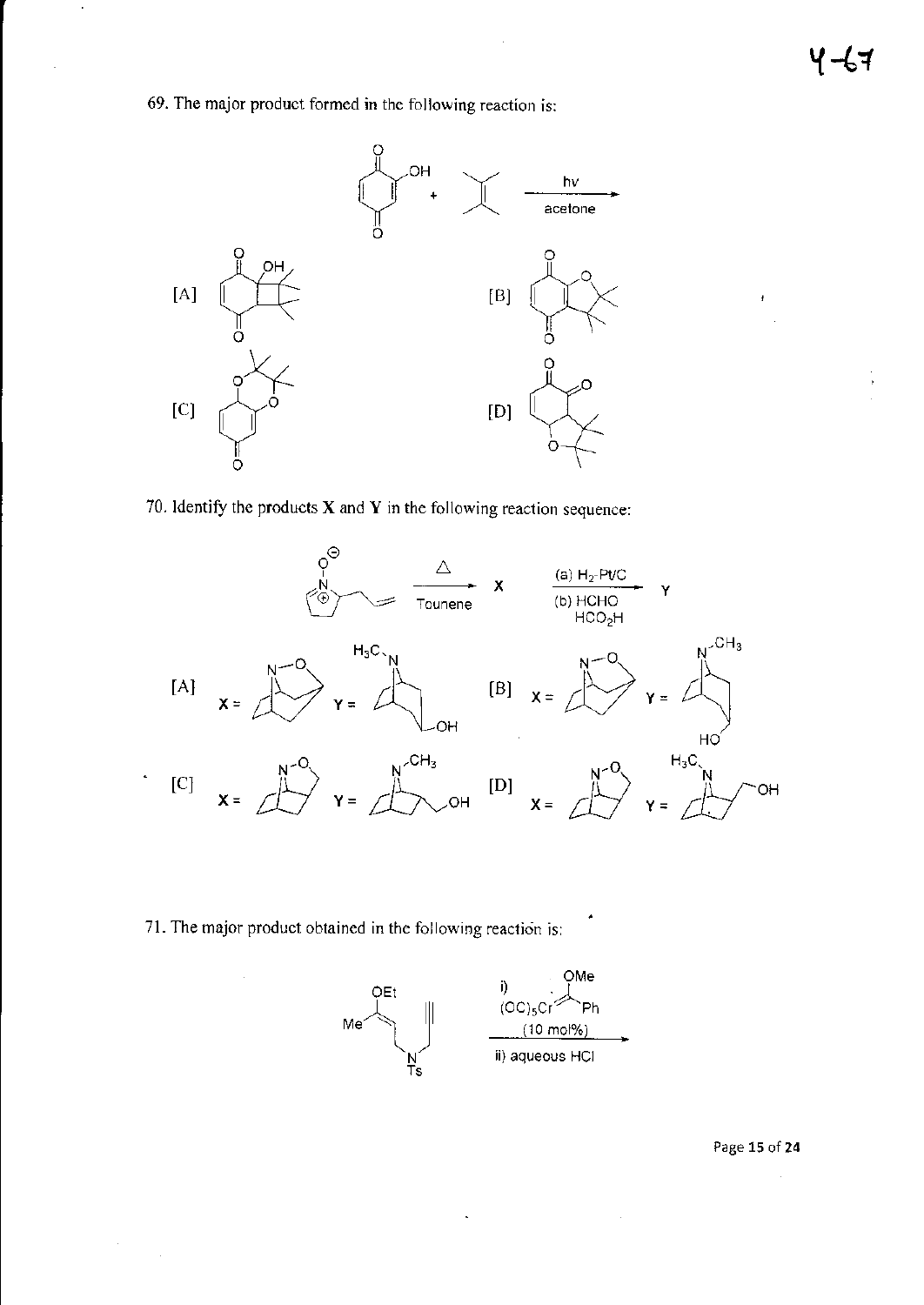$\pmb{l}$ 



72. The major product obtained in the following transformation is:



73. The major product formed in the following reaction is:

÷.



74. The major products  $X$  and  $Y$  formed in the following transformations, respectively, are:

 $\hat{\mathcal{A}}$ 

 $\bar{\gamma}$ 

| 0                   | i) pyrrolidine, cat. H <sup>+</sup> , C <sub>6</sub> H <sub>6</sub> | ii) (CH <sub>3</sub> 2S <sup>+</sup> -CH <sub>2</sub> |                                                       |   |
|---------------------|---------------------------------------------------------------------|-------------------------------------------------------|-------------------------------------------------------|---|
| ii) $\bigotimes$ Me | iii) H <sub>3</sub> O <sup>+</sup>                                  | X                                                     | ii) (CH <sub>3</sub> 2S <sup>+</sup> -CH <sub>2</sub> | Y |
| iv) aq, NaOH, heat  |                                                                     |                                                       |                                                       |   |

Page 16 of 24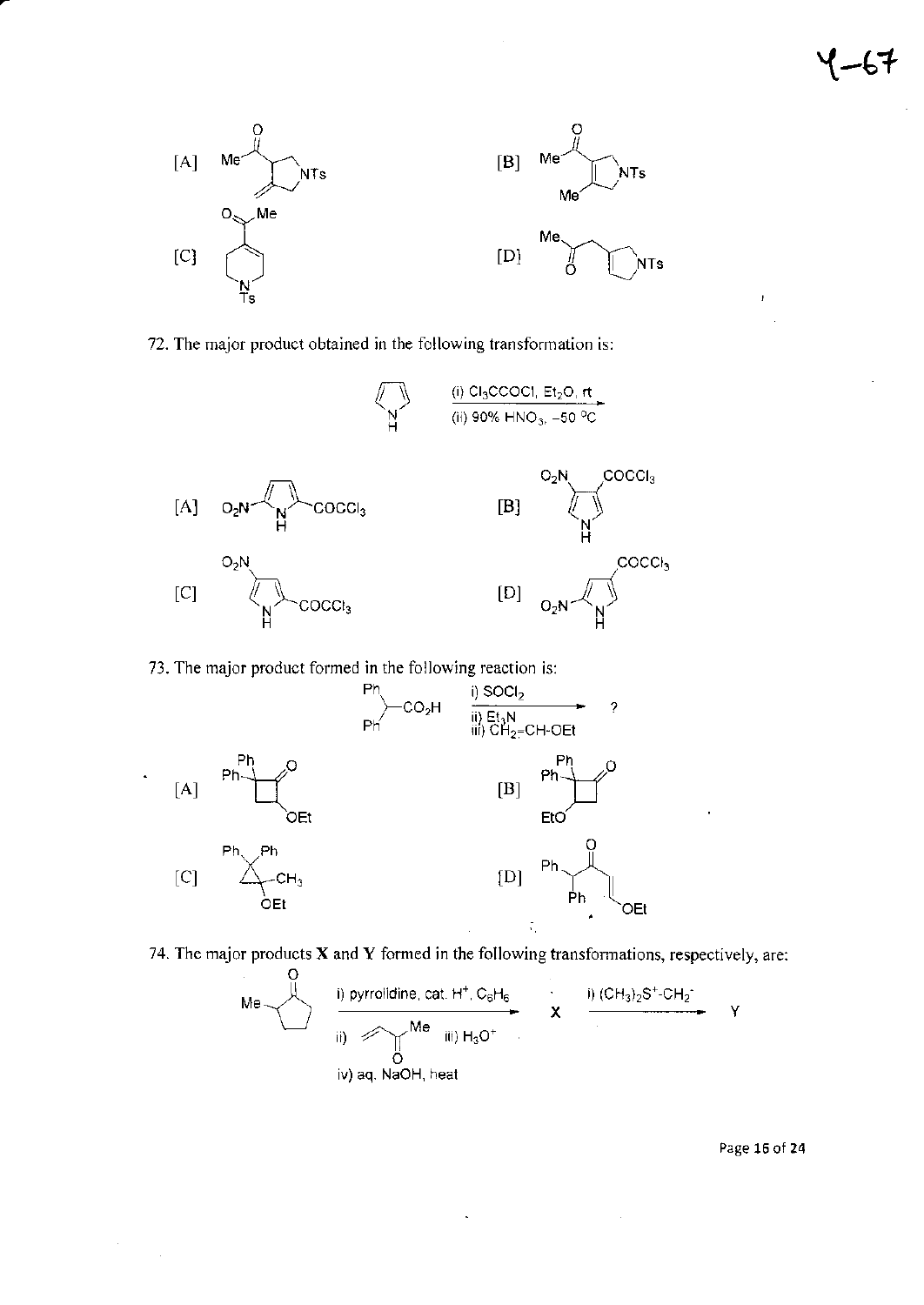$\overline{1}$ 



## 75. The major product obtained in the following reaction is:

ŀ,



76. The major product obtained in the following reaction is:



77. The major product formed in the following reaction is:



 $\hat{\mathcal{A}}$ 

Page 17 of 24

 $\bar{\beta}$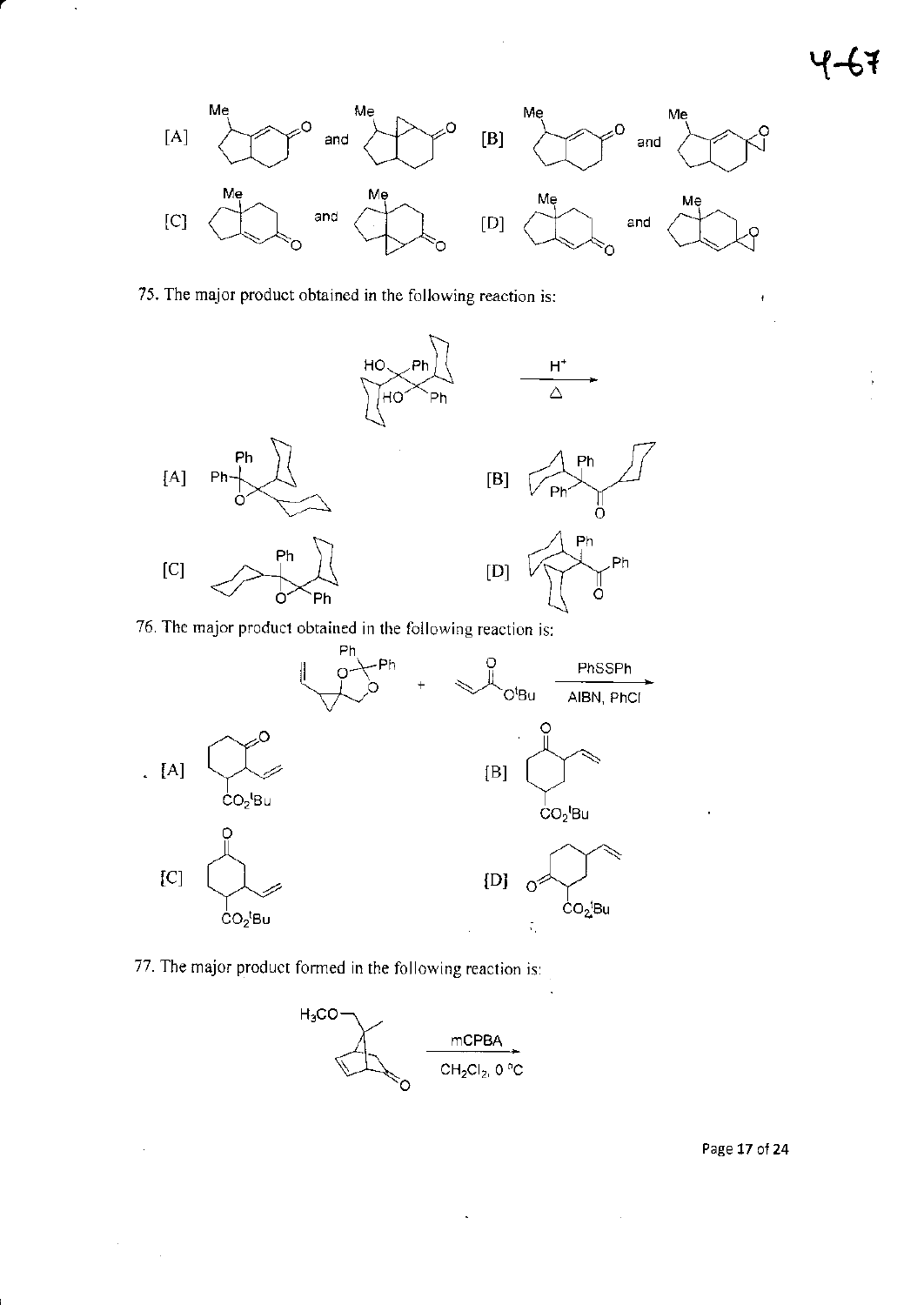$\frac{1}{3}$ 

ł



78. The major product obtained in the following reaction is:



79. Identify the most appropriate product in the following transformation:



 $\bar{\mathcal{A}}$ 

Page 18 of 24

 $\bar{z}$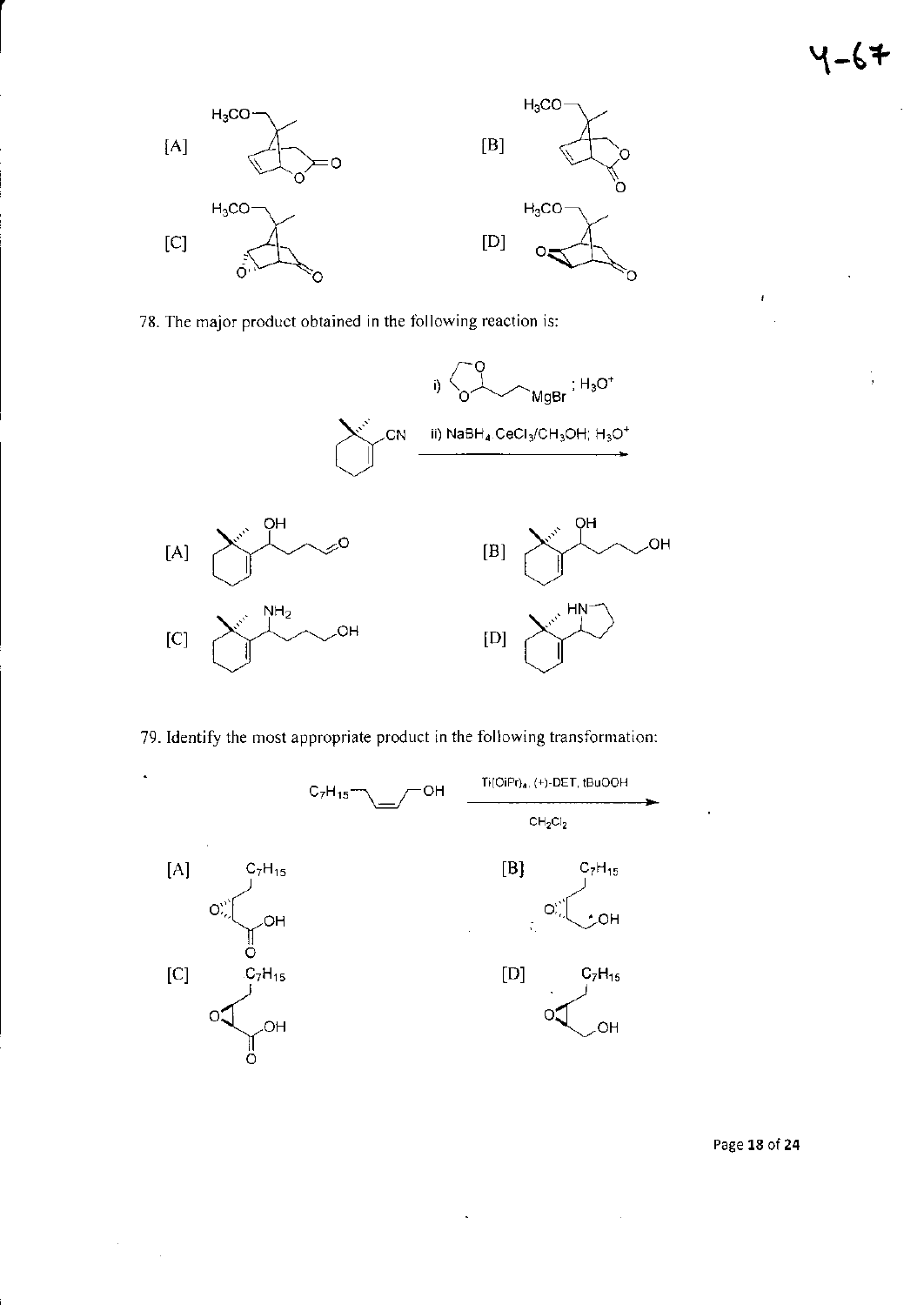80. The compound with molecular formula  $C_7H_{12}O_3$  that will show the following <sup>1</sup>H NMR spectrum is:



 $\ddot{\phi}$ 

 $\bar{z}$ 

 $\mathbb{R}^2$ 

 $\ddot{\phantom{1}}$ 

Page 19 of 24  $\bar{z}$